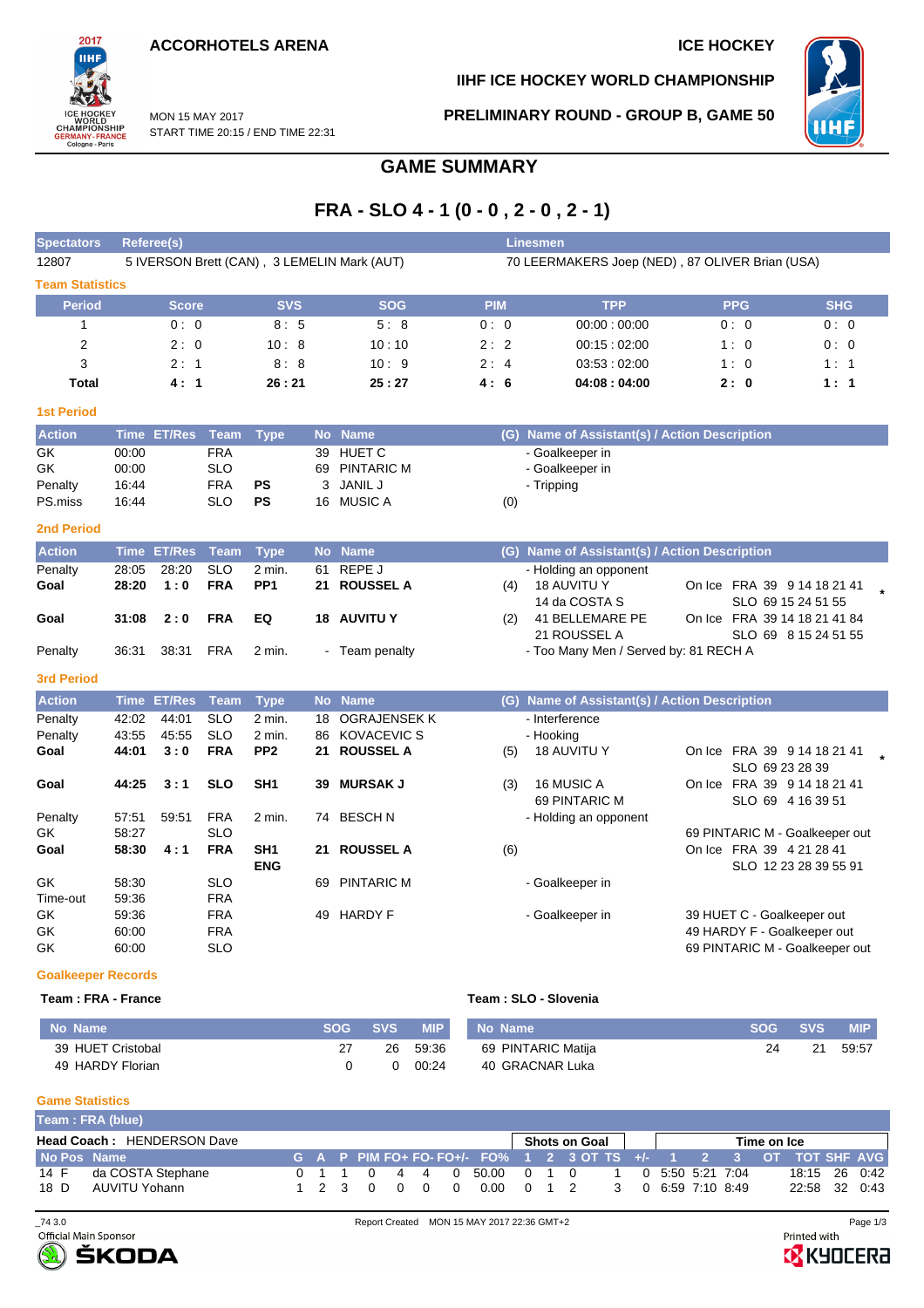## **ACCORHOTELS ARENA ICE HOCKEY**



MON 15 MAY 2017

## START TIME 20:15 / END TIME 22:31

# **IIHF ICE HOCKEY WORLD CHAMPIONSHIP**



**PRELIMINARY ROUND - GROUP B, GAME 50**

| <b>Head Coach: HENDERSON Dave</b> |                             |          |          |             |              |          |          | <b>Shots on Goal</b> |          |   |                | Time on Ice |         |       |      |                |                      |           |                |    |            |
|-----------------------------------|-----------------------------|----------|----------|-------------|--------------|----------|----------|----------------------|----------|---|----------------|-------------|---------|-------|------|----------------|----------------------|-----------|----------------|----|------------|
| No Pos Name                       |                             | G.       | А        | P           |              |          |          | $PIM FO+FO-FO+/-$    | FO%      |   | $\overline{2}$ |             | 3 OT TS | $+/-$ |      | $\overline{2}$ | 3                    | <b>OT</b> | <b>TOT SHF</b> |    | <b>AVG</b> |
| 21 F                              | <b>ROUSSEL Antoine</b>      | 3        |          | 4           | $\Omega$     | 0        | $\Omega$ | 0                    | 0.00     | 0 |                | 2           | 3       | $+1$  | 5:51 | 5:49 6:11      |                      |           | 17:51          | 27 | 0:39       |
| 41 F                              | BELLEMARE Pierre-Edouard +A | 0        |          |             | 0            | 11       | 4        | 7                    | 73.33    | 0 | 0              | $\Omega$    | 0       | $+1$  | 5:51 |                | 6:00 6:52            |           | 18:43          | 29 | 0:38       |
| 84 D                              | HECQUEFEUILLE Kevin +A      | 0        | 0        | $\Omega$    | $\Omega$     | 0        | 0        | 0                    | 0.00     | 0 | 0              | $\Omega$    | 0       | $+1$  |      |                | 5:50 8:04 6:50       |           | 20:44          | 28 | 0:44       |
| 4 D                               | <b>MANAVIAN Antonin</b>     | 0        | 0        | 0           | 0            | 0        | 0        | 0                    | 0.00     | 0 | 0              | 0           | 0       | $+1$  |      | 7:05 7:08 7:27 |                      |           | 21:40          | 27 | 0:48       |
| 9 F                               | <b>FLEURY Damien</b>        | 0        | 0        | 0           | 0            | 0        | 0        | 0                    | 0.00     | 0 | 3              |             | 4       | $-1$  |      |                | 4:43 6:21 6:38       |           | 17:42          | 25 | 0:42       |
| 74 D                              | <b>BESCH Nicolas</b>        | 0        | 0        | $\mathbf 0$ | 2            | 0        | 0        | 0                    | 0.00     | 0 | 0              | 0           | 0       |       |      |                | 6:25 4:49 4:58       |           | 16:12          | 25 | 0:38       |
| 77 F                              | <b>TREILLE Sacha</b>        | 0        | $\Omega$ | $\Omega$    | 0            | 0        | 0        | 0                    | 0.00     |   | 2              |             | 4       | 0     |      |                | 4:50 6:00 6:05       |           | 16:55          | 24 | 0:42       |
| 80 F                              | da COSTA Teddy              | 0        | 0        | $\Omega$    | 0            | 6        | 4        | 2                    | 60.00    | 1 |                | 2           | 4       | 0     |      |                | 4:40 5:43 6:06       |           | 16:29          | 23 | 0:43       |
| 3 D                               | <b>JANIL Jonathan</b>       | 0        | 0        | 0           | 0            | 0        | 0        | 0                    | 0.00     | 0 | 0              | 0           | 0       | 0     |      |                | 4:48 5:48 4:20       |           | 14:56          | 24 | 0:37       |
| 10 F                              | MEUNIER Laurent +C          | 0        | 0        | $\mathbf 0$ | 0            | 7        | 8        | $-1$                 | 46.67    | 0 | 0              | $\Omega$    | 0       | 0     |      |                | 5:19 5:16 3:52       |           | 14:27          | 26 | 0:33       |
| 28 D                              | <b>RAUX Damien</b>          | 0        | 0        | $\Omega$    | 0            | 0        | 0        | 0                    | 0.00     | 0 | 0              | 0           | 0       | $+1$  |      |                | 3:20 3:27 3:59       |           | 10:46          | 20 | 0:32       |
| 72 F                              | PERRET Jordann              | 0        | 0        | 0           | 0            | 0        | 0        | 0                    | 0.00     | 0 |                |             | 2       | 0     |      |                | 5:10 4:07 4:22       |           | 13:39          | 21 | 0:39       |
| 81 F                              | <b>RECH Anthony</b>         | 0        | 0        | 0           | 0            | 0        |          | -1                   | 0.00     |   | 0              |             | 2       |       |      |                | 5:13 4:38 3:47       |           | 13:38          | 22 | 0:37       |
| 23 F                              | <b>BOUVET Maurin</b>        | 0        | 0        | 0           | 0            | 0        | 0        | 0                    | 0.00     | 0 | 0              | 0           | 0       | 0     |      |                | $0:00$ $0:00$ $0:00$ |           | 0:00           | 0  | 0:00       |
| 25 F                              | <b>RITZ Nicolas</b>         | $\Omega$ | $\Omega$ | 0           | $\Omega$     | 1        | 0        |                      | 1 100.00 | 0 | 0              | $\Omega$    | 0       | 0     |      |                | 3:28 2:22 2:26       |           | 8:16           | 14 | 0:35       |
| 27 F                              | <b>LAMPERIER Loic</b>       | 0        | 0        | 0           | 0            | 5        |          | 4                    | 83.33    | 0 | 0              | 0           | 0       |       |      |                | 3:48 2:46 2:36       |           | 9:10           | 16 | 0:34       |
| 29 F                              | <b>DOUAY Floran</b>         | 0        | 0        | 0           | 0            | 0        | 0        | 0                    | 0.00     | 0 | 0              | 0           | 0       |       |      |                | 3:55 2:55 2:35       |           | 9:25           | 14 | 0:40       |
| 44 D                              | DAME-MALKA Olivier          | 0        | 0        | $\Omega$    | $\Omega$     | $\Omega$ | 0        | 0                    | 0.00     | 2 | 0              | $\Omega$    | 2       |       |      |                | 4:32 2:20 1:00       |           | 7:52           | 13 | 0:36       |
| 39 GK                             | HUET Cristobal (BP)         | 0        | 0        | 0           | 0            |          |          |                      |          | 0 | 0              | $\Omega$    | 0       |       |      |                |                      |           |                |    |            |
| 49 GK                             | <b>HARDY Florian</b>        | 0        | 0        | 0           | 0            |          |          |                      |          | 0 | 0              | $\Omega$    | 0       |       |      |                |                      |           |                |    |            |
| Total                             |                             | 4        | 5        | 9           | $\mathbf{2}$ | 34       | 22       |                      | 12 60.71 | 5 | 10             | 10          | 25      |       |      |                |                      |           |                |    |            |
|                                   | Team: SLO (white)           |          |          |             |              |          |          |                      |          |   |                |             |         |       |      |                |                      |           |                |    |            |

|                  | <b>Head Coach: ZUPANCIC Nik</b> |    |          |          |                |    |             |                   |             | <b>Shots on Goal</b><br>Time on Ice |                |          |         |       |           |                |      |           |            |            |            |
|------------------|---------------------------------|----|----------|----------|----------------|----|-------------|-------------------|-------------|-------------------------------------|----------------|----------|---------|-------|-----------|----------------|------|-----------|------------|------------|------------|
| No Pos           | <b>Name</b>                     | G. | A        | P.       |                |    |             | PIM FO+ FO- FO+/- | FO%         |                                     | $\overline{2}$ |          | 3 OT TS | $+/-$ |           | $\overline{2}$ | 3    | <b>OT</b> | <b>TOT</b> | <b>SHF</b> | <b>AVG</b> |
| $23\overline{D}$ | <b>VIDMAR Luka</b>              | 0  | 0        | 0        | $\mathbf 0$    |    | 2           | -1                | 33.33       | 0                                   | 0              | $\Omega$ | 0       | -1    | 6:41      | 7:00           | 6:08 |           | 19:49      | 31         | 0:38       |
| 26 F             | URBAS Jan +A                    | 0  | 0        | $\Omega$ | 0              |    | 0           |                   | 100.00      | 0                                   | 1              | 1        | 2       | 0     |           | 6:07 4:44 4:33 |      |           | 15:24      | 23         | 0:40       |
| 28 D             | <b>KRANJC Ales</b>              | 0  | 0        | 0        | $\mathbf 0$    | 0  | $\mathbf 0$ | 0                 | 0.00        | 0                                   | 0              | 0        | 0       | -1    |           | 5:59 6:14      | 5:26 |           | 17:39      | 27         | 0:39       |
| 39 F             | MURSAK Jan +C                   | 1  | 0        | 1        | 0              | 3  | 16          | $-13$             | 15.79       | 0                                   | 0              | 1        | 1       | 0     |           | 5:02 4:59 4:50 |      |           | 14:51      | 25         | 0:35       |
| 91 F             | <b>VERLIC Miha</b>              | 0  | 0        | 0        | 0              | 3  | $\mathbf 0$ | 3                 | 100.00      | 1                                   | 1              | 0        | 2       | -1    |           | 5:45 5:08 6:36 |      |           | 17:29      | 24         | 0:43       |
| 8 F              | JEGLIC Ziga                     | 0  | 0        | 0        | 0              |    |             | 0                 | 50.00       | 0                                   | 0              | 1        |         | $-1$  |           | 5:20 4:08 4:30 |      |           | 13:58      | 20         | 0:41       |
| 24 F             | <b>TICAR Rok</b>                | 0  | 0        | $\Omega$ | $\mathbf 0$    | 4  | 5           | -1                | 44.44       | 0                                   | 0              | 2        | 2       | $-1$  |           | 5:18 4:59 6:02 |      |           | 16:19      | 23         | 0:42       |
| 55 F             | <b>SABOLIC Robert</b>           | 0  | 0        | 0        | 0              | 0  | $\mathbf 0$ | 0                 | 0.00        | 1                                   | 2              | 1        | 4       | $-2$  |           | 4:22 5:32 6:11 |      |           | 16:05      | 24         | 0:40       |
| 61 D             | <b>REPE Jurij</b>               | 0  | 0        | 0        | 2              | 0  | 0           | 0                 | 0.00        | 0                                   | 0              | 0        | 0       | 0     | 4:45 5:21 |                | 4:31 |           | 14:37      | 21         | 0:41       |
| 86 D             | KOVACEVIC Sabahudin +A          | 0  | 0        | 0        | $\overline{2}$ | 0  | $\Omega$    | 0                 | 0.00        | 1                                   | 2              | $\Omega$ | 3       | 0     |           | 5:05 5:20 7:03 |      |           | 17:28      | 22         | 0:47       |
| 12 F             | <b>RODMAN David</b>             | 0  | 0        | 0        | 0              | 0  | 0           | 0                 | 0.00        | 0                                   | 2              | $\Omega$ | 2       | -1    |           | 5:23 6:28 6:09 |      |           | 18:00      | 23         | 0:46       |
| 15 D             | <b>GREGORC Blaz</b>             | 0  | 0        | 0        | 0              | 0  | 0           | 0                 | 0.00        | 0                                   | 0              | $\Omega$ | 0       | $-1$  |           | 4:39 3:14 4:30 |      |           | 12:23      | 22         | 0:33       |
| 18 F             | OGRAJENSEK Ken                  | 0  | 0        | 0        | $\overline{2}$ | 0  | 0           | 0                 | 0.00        | 0                                   | 0              | 1        |         | 0     |           | 4:14 4:54 3:43 |      |           | 12:51      | 19         | 0:40       |
| 51 D             | ROBAR Mitja                     | 0  | 0        | 0        | $\Omega$       | 0  | 0           | 0                 | 0.00        | 0                                   | 0              | 0        | 0       | 0     |           | 4:09 3:49 4:38 |      |           | 12:36      | 24         | 0:31       |
| 71 F             | <b>GOLICIC Bostjan</b>          | 0  | 0        | 0        | 0              | 4  | 6           | -2                | 40.00       | 2                                   | 2              | 1        | 5       | 0     |           | 5:18 5:06 4:30 |      |           | 14:54      | 20         | 0:44       |
| 4 D              | TAVZELJ Andrej                  | 0  | 0        | 0        | 0              | 0  | 0           | 0                 | 0.00        |                                     | 0              | 0        |         | $+1$  |           | 3:15 3:23 2:45 |      |           | 9:23       | 16         | 0:35       |
| 14 D             | <b>PODLIPNIK Matic</b>          | 0  | 0        | 0        | 0              | 0  | 0           | 0                 | 0.00        | 2                                   | 0              | 1        | 3       | 0     |           | 4:15 2:37 3:11 |      |           | 10:03      | 17         | 0:35       |
| 16 F             | <b>MUSIC Ales</b>               | 0  | 1        | 1        | $\mathbf 0$    | 5  | 4           |                   | 55.56       | 0                                   | 0              | $\Omega$ | 0       | $+1$  |           | 4:07 5:07 3:31 |      |           | 12:45      | 18         | 0:42       |
| 76 F             | <b>PEM Nik</b>                  | 0  | 0        | 0        | 0              | 0  | 0           | 0                 | 0.00        | 0                                   | 0              | $\Omega$ | 0       | 0     |           | 4:00 4:25 2:05 |      |           | 10:30      | 14         | 0:45       |
| 92 F             | <b>KURALT Anze</b>              | 0  | $\Omega$ | $\Omega$ | $\Omega$       | 0  | $\Omega$    | 0                 | 0.00        | 0                                   | $\Omega$       | $\Omega$ | 0       | 0     |           | 4:08 4:33 2:03 |      |           | 10:44      | 15         | 0:42       |
| 40 GK            | <b>GRACNAR Luka</b>             | 0  | 0        | 0        | 0              |    |             |                   |             | 0                                   | 0              | 0        | 0       |       |           |                |      |           |            |            |            |
| 69 GK            | PINTARIC Matija (BP)            | 0  | 1        | 1        | 0              |    |             |                   |             | 0                                   | $\Omega$       | $\Omega$ | 0       |       |           |                |      |           |            |            |            |
| <b>Total</b>     |                                 | 1  | 2        | 3        | 6              | 22 | 34          |                   | $-12$ 39.29 | 8                                   | 10             | 9        | 27      |       |           |                |      |           |            |            |            |